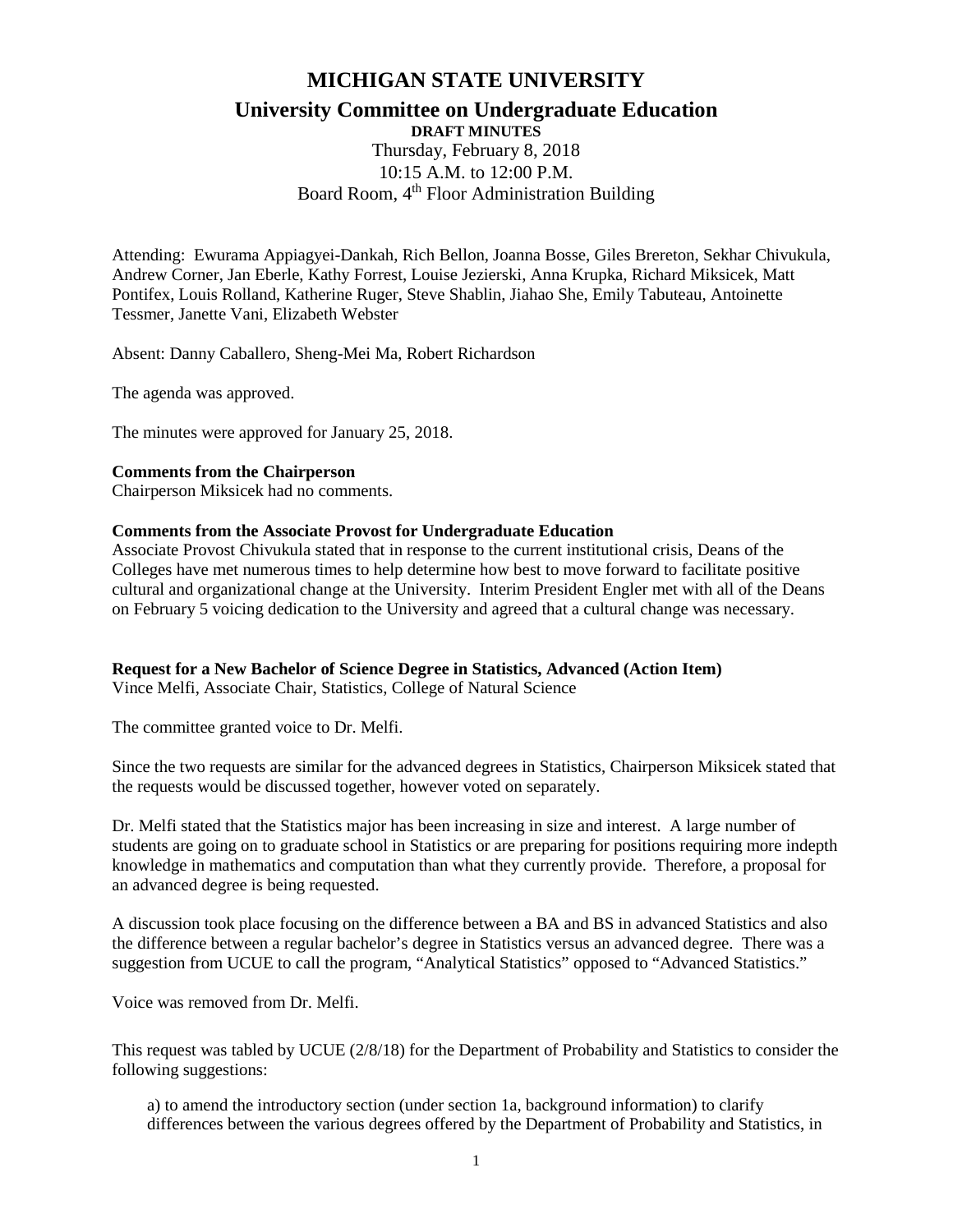particular to describe differences between the BS and BA degrees in Statistics, and the differences between the corresponding Statistics and "Advanced" Statistics degrees. The goal is to provide clarity and transparency for students who are deciding between these various options.

b) to clarify the honors/advanced curricular experience that will be part of the advanced degrees. This may be implemented by offering a new course, or senior thesis, among other possibilities, but probably can't be accomplished by requiring completion of an Honors Course or an H-option by students who are not members of the Honors College.

c) to consider a minor change in the name of the program, such as "Analytical Statistics" rather than "Advanced Statistics" to avoid unintentional denigration of the existing Statistics degrees.

# **Request for a New Bachelor of Arts Degree in Statistics, Advanced (Action Item)**

Vince Melfi, Associate Chair, Statistics, College of Natural Science

Similar to the BS request, this request was tabled by UCUE (2/8/18) for the Department of Probability and Statistics to address the concerns noted above. In addition, the department is encouraged to consider whether there is need and demand for both Bachelor of Arts and Bachelor of Science degrees in "Advanced" Statistics.

#### **Request to Phase Out and Discontinue the Bachelor of Science Degree in Computational Chemistry (Action Item)**

Steve Poulios, Senior Specialist, Chemistry, College of Natural Science Chrysoula Vasileiou, Senior Specialist, Chemistry, College of Natural Science

The committee granted voice to Drs. Poulios and Vasileiou.

Dr. Poulios stated this program has been in moratorium for four years and he is here today to request the discontinuance. There has been no enrollment in ten years. Dr. Poulios stated that the primary faculty member who taught Computational Chemistry courses has retired.

Voice was removed from Drs. Poulios and Vasileiou.

The following motion passed unanimously.

*The University Committee on Undergraduate Education duly considered and endorsed the request to Phase Out and Discontinue the Bachelor of Science Degree in Computational Chemistry.*

#### **Request to Change the Admission to the College Requirements in the College of Engineering (Action Item)**

Neeraj Buch, Associate Dean, College of Engineering Amanda Idema, Director of Undergraduate Affairs, College of Engineering

The committee granted voice to Drs. Buch and Idema.

After a lengthy discussion, this request was tabled by UCUE for the College of Engineering to consider the following concern:

a) To reconsider the proposed admission requirement for "a minimum grade of 2.0 in all mathematics courses" versus other options (such as minimum grades in specified courses), and how this relates to equivalent credit that is not earned by completing MSU coursework,